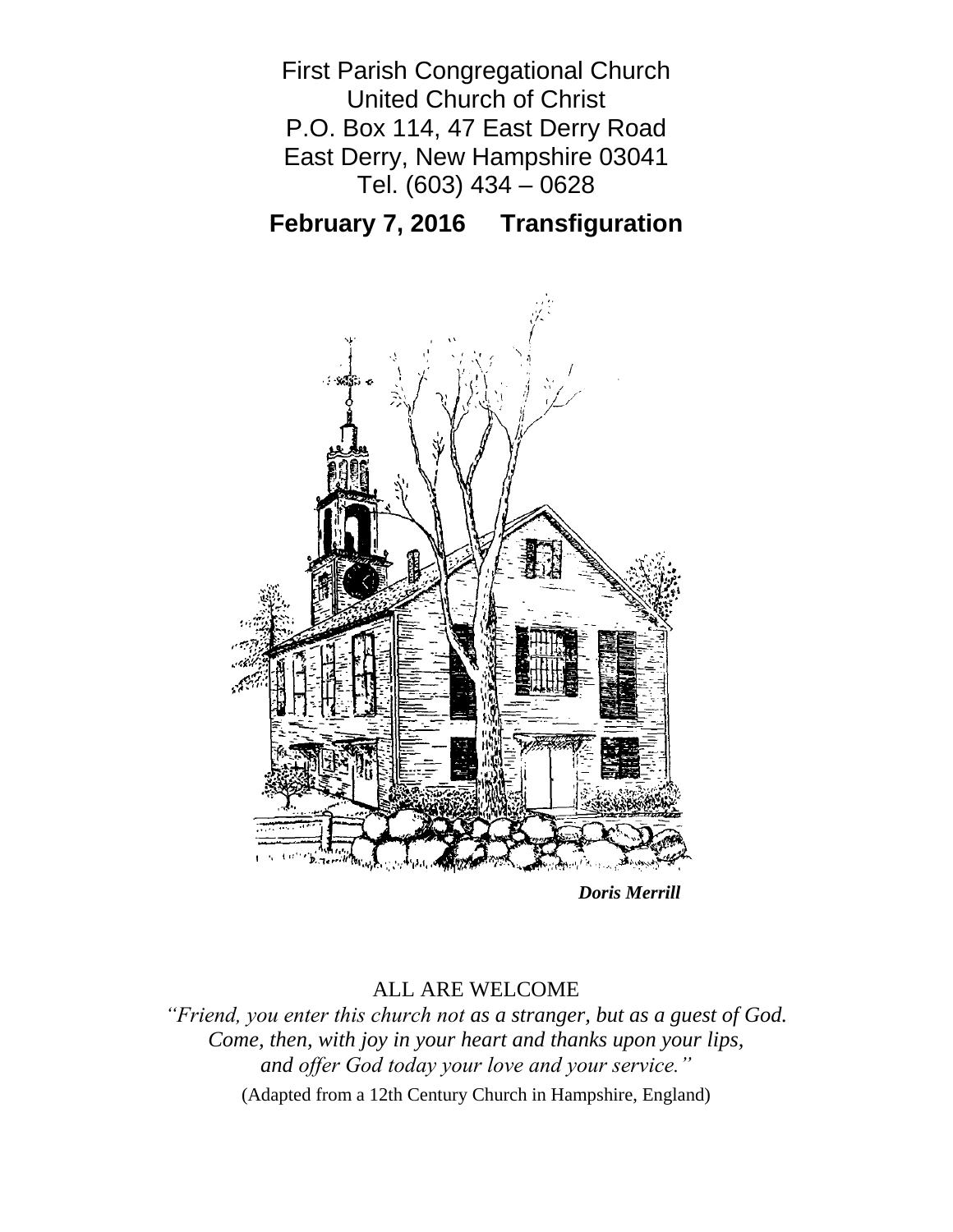# *February 7, 2016**Transfiguration*

**Jesus said:** '*Come, you that are blessed by my Father, inherit the kingdom prepared for you from the foundation of the world; for I was hungry and you gave me food, I was thirsty and you gave me something to drink, I was a stranger and you welcomed me, I was naked and you gave me clothing, I was sick and you took care of me, I was in prison and you visited me*.' (Matthew 25:34-36)

WELCOME & ANNOUNCEMENTS & JOYS AND CONCERNS

### **WE GATHER INTO THE PRESENCE OF GOD**

MOMENT OF SILENCE Lighting the Candles

\*HYMN NO. 86 *"When Morning Gilds the Skies"*

\*CALL TO WORSHIP

One: We come together, a community of faith.

**All: May our faces shine in anticipation.**

One: We share in a new covenant of promise and hope.

**All: We come with boldness to encounter our Creator.**

One: Our fears melt into awe and wonder before God.

**All: Let us share in the glory of life. What a gift!**

\*PRAYER OF INVOCATION (in unison)

**Holy are you, O God of all time and space. The mysterious gift of life is ours to handle with care. You have revealed yourself to us. You have created us for justice and equity. You have drawn us to the mountaintop to commune with you. O God, we are here, waiting for your further revelation. Come to enlighten and empower. Amen.**

\*SONG OF PRAISE #760 **(Ma-si-thi) Amen siyakudumisa (repeat x1)**

**Amen Bawo, Amen Bawo, Amen siyakudumisa (Sing Amen) Amen, we praise your name, O God (repeat x1) Amen, Amen, Amen, Amen, Amen we praise your name, O God.**

## CALL TO CONFESSION

When we come before God, we can hold nothing back. God knows us better than we know ourselves. There is no hiding place. Our misuse of God's gifts is evident. We can only turn toward God and seek forgiveness.

## **PRAYER OF CONFESSION (in unison)**

**We tremble before you, O God, for we have sinned. You already know what we have done and what we have failed to do. Hear us now as we recognize and admit our actions and inaction. Enter into our excuses and our pretensions, Holy One. Amen.**

## ASSURANCE OF FORGIVENESS

God provides moments of transformation, sacred times when we sense the cleansing power of the Spirit restoring life and energy. We are even now being changed, lifted up from one degree of glory to another. Believe the good news. Live it. Embrace your ministry, by the grace of God.

## **WE INVITE FORWARD GOD'S LITTLE CHILDREN**

## CHILDREN'S OFFERING "*I'm Gonna Sing"*

**I'm goin' a sing when the Spirit says sing (x2)**

**I'm goin' a sing when the Spirit says sing, and obey the Spirit of the Lord.**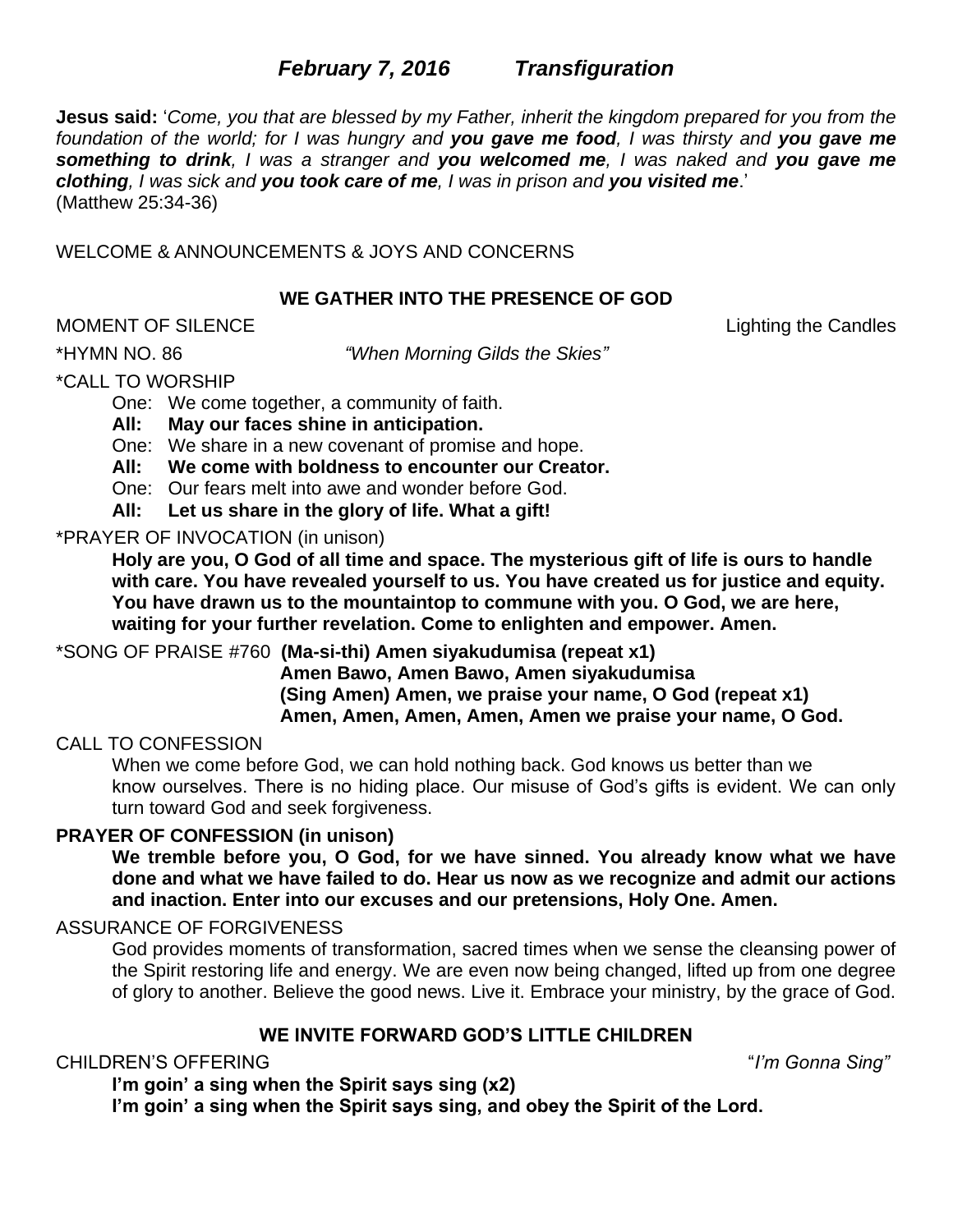#### PRAYER OF DEDICATION (in unison)

**Dear God, we offer you our gifts with thanks and praise, be with us and guide us all of our days. Teach us how to love each other, and to shine your light into the world. Amen.** CHILDREN'S MESSAGE **Pastor Heidi** Pastor Heidi Pastor Heidi Pastor Heidi Pastor Heidi

Followed by THE LORD'S PRAYER

**Our Father, who art in heaven, Hallowed be Thy name. Thy kingdom come; Thy will be done; on earth as it is in heaven. Give us this day our daily bread and forgive us our debts as we forgive our debtors. Lead us not into temptation, but deliver us from evil; for Thine is the Kingdom, and the Power, and the Glory forever. Amen.** (Children and youth may now go to their classes.)*"*

### **BLESSING OF GIFTS**

GRATITUDE TO THOSE WHO HAVE SERVED BLESSING OF THOSE WHO WILL SERVE

#### **THE SACRAMENT OF HOLY COMMUNION**

CHOIR ANTHEM *"Come to the Banquet"* Joseph Martin

INVITATION TO THE TABLE

PRAYER of CONSECRATION

OUR SACRED STORY: JESUS in the BREAKING of the BREAD and CUP POURED OUT

SHARING the MEAL

Pastor Deborah says the words of institution: **"This is the body of Christ, broken for you."** You may eat the bread when you receive it. This symbolizes that we, each, have a private relationship with God. Please hold the cup until everyone is served. We will drink the Cup of Salvation in unison, which symbolizes that we are together in a community of faith.

To the best of your ability and comfort level please participate in this sacrament with your eyes and your voice. Make eye contact with your neighbor and say the words "**The Bread of Life.**" Respond with: "**Amen**" or "**Thanks be to God**."

As you pass the tray of grape juice, please say the words "**The Cup of Salvation**" or "**The Cup of Love**". Again, your response is: "**Amen**" or "**Thanks be to God**."

If you are accompanying your children: they are invited to participate and we trust that you will teach them the meaning of this sacred meal.

Gluten-free bread is available. Let the server know.

PRAYER of THANKSGIVING (in unison)

**Thank you, God, for life in the Spirit of Jesus: For gladness in this bread and cup, for love that cannot die, For peace the world cannot give, for joy in the company of friends, For the glory of creation, for the mission of justice you have made our own. In the name of Jesus, we pray. Amen.**

#### **WE HEAR GOD'S WORD FOR US**

\*HYMN NO. 183 *"Jesus, Take Us to the Mountain"* HEBREW SCRIPTURES Exodus 34:29-35 (O.T. pp. 87-88) GOSPEL Luke 9:28-36, (37-43) (N.T. pp. 71-72) SERMON God-sightings The Rev. Dr. Deborah Roof CHOIR ANTHEM "Lord, I Know I Been Changed" Spiritual, arr. Shackley